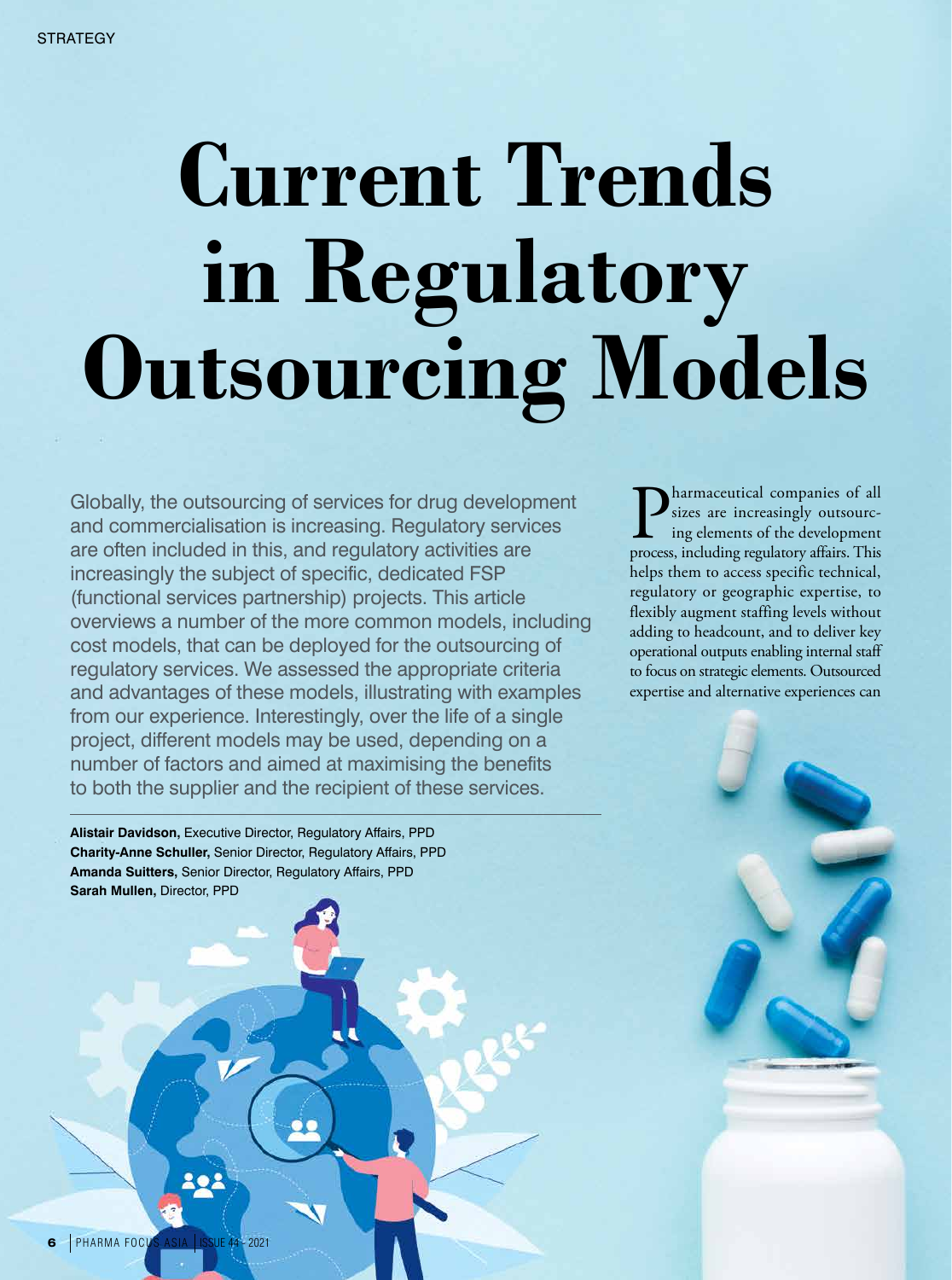significantly inform client strategy. This approach can also provide resources for special projects and support clients for finite periods before their workload enters a predicted 'trough,' avoiding the need for the client to reduce its own headcount.

The overall global market for contract research organisation (CRO) services is forecast by ResearchandMarkets to reach US\$66.1 billion by 2028, with a compound annual growth rate (CAGR) of 6.6 per cent from 2021 to 2028. A survey by Avoca in 2019 found that clients outsourced 61 per cent of clinical development work and anticipated maintaining that level of outsourcing through 2021.

In regulatory affairs, the global outsourcing market is forecast at US\$14.9 billion by 2028, with a CAGR of 11.9 per cent from 2021 to 2028, according to Grand View Research. A driving factor in this growth is the rise in the fixed costs of in-house regulatory affairs functions, including training, technology and facilities.

Large biopharma companies' use of functional services partnerships (FSPs) – which bundle and conduct repeti-

tive, high-volume tasks across multiple projects – is increasing at more than 13 per cent annually. FSPs can lower sponsor drug development costs by reducing redundant activities, providing scalable expertise and offering resourcing flexibility. Other benefits include simplicity of financing and reduced operational burden.

Typically, outsourcing can be provided either under a full-service offering (FSO) or an FSP model; FSOs generally involve a single protocol or project with multiple services and include project management of the study. FSPs usually involve multiple protocols, products or projects around a single service or a limited set of complementary services such as regulatory and pharmacovigilance, data management, or medical writing. Clients allocate an estimated 45 per cent of outsourcing spend to FSPs and the remaining 55 per cent to full-service offerings. While FSPs are often viewed as a way for a client to gain access to a specific service, these engagements increasingly involve multiple services to ensure a smooth and integrated delivery of projects.

Regulatory services are often the subject of dedicated FSP projects, with quality and success measured using wellestablished parameters, so that clients can compare results achieved by various providers.

Typical regulatory affairs outputs for FSP services include staff augmentation for specific teams (e.g., CMC), end-toend delivery of single or multiple MAAs/ NDAs, managing activities in specific countries or regions, and responsibility for post-approval activities for specific products or regions. Services in these areas can range from project leadership, planning/strategy, authoring, publishing, submissions, interactions with regulatory authorities, and database and system maintenance.

#### **Choosing the best FSP model**

There are five main types of FSP cost models (Figure 1):

 In a **fixed price model,** the total cost to complete all tasks specified in the contract is agreed in advance. This has the clear benefit that sponsors can budget for known costs, which are spread predictably over the duration of the



Figure 1: Available outsourcing contracting models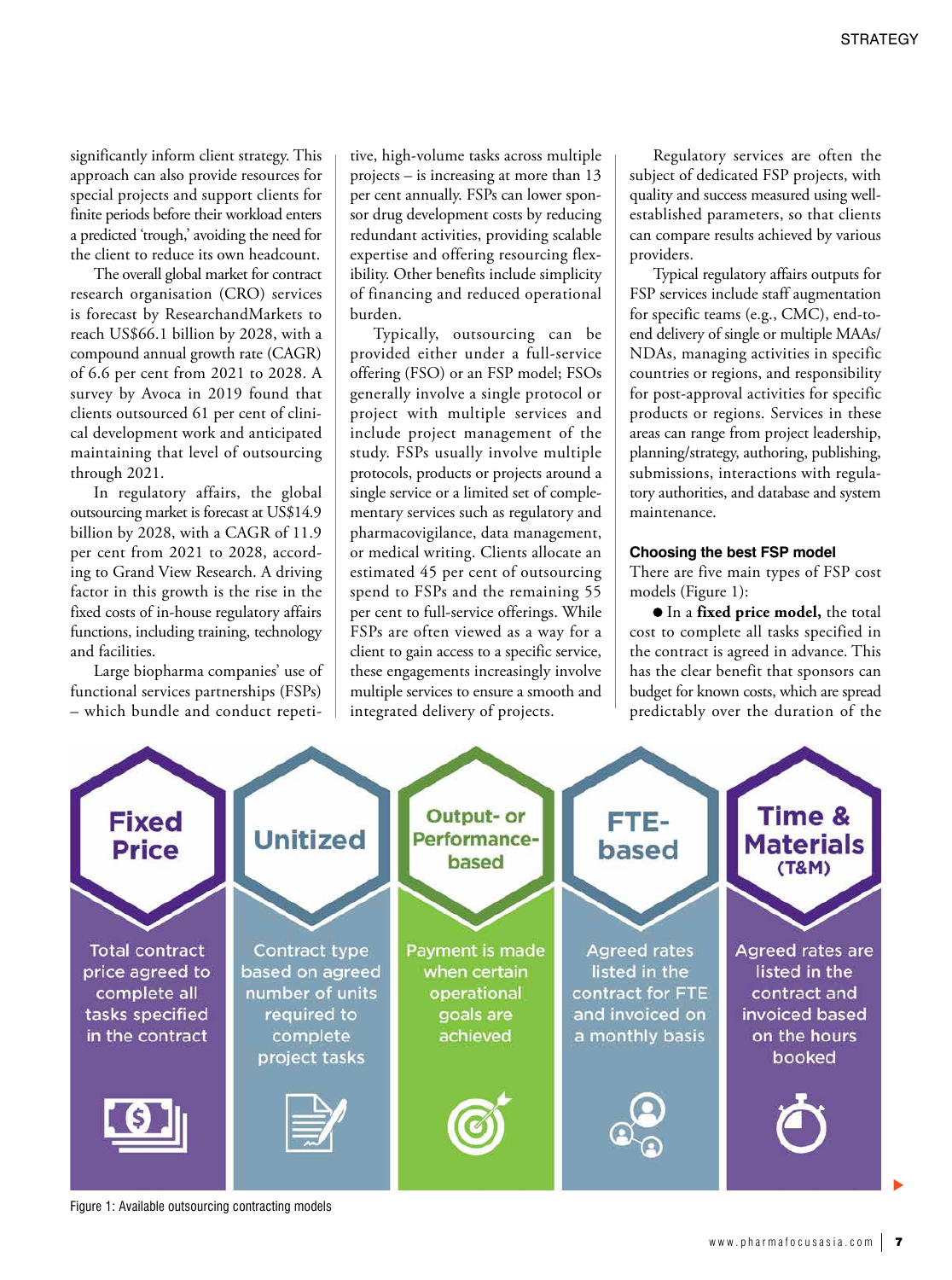study lifecycle. This could be highly applicable to a client with a known budget or budget cap and where the tasks are well established and understood.

**Unitised models** involve clients paying for units of work or tasks delivered. This might be best for a client where the volume of work flexes up or down over time, where the hours per unit and volume of work are well established and predictable, or the units involved are well established and understood. Where units are not well understood, and/or the process by which units are generated and delivered is not yet understood, a pilot phase can be helpful. Here, unit delivery, hours and resources are carefully measured and can be used to establish robust units. This model incentivises all parties to find efficiencies.

 For **output or performance-based models,** fees depend on the achievement of pre-specified milestones with or without associated timelines and may include bonus or penalty options. This would be helpful where the client has planned key milestones, and also allows budget to be aligned to the overall timelines for deliverables. As an example, a provider is hired to prepare and to submit a Marketing Application Authorisation (MAA) to a specific regulatory authority on or before a predetermined date. This model might include a bonus for meeting the target timeline and/or a penalty for failing to do so. This model incentivises the provider to deliver to the specific target milestone, though it needs to take into account that unforeseen circumstances beyond the control of the provider may impact the outcome (e.g., unexpected Phase 3 results or delays in provision of data by the client).

 A **full-time equivalent (FTE) based model** provides the client with a variable number of FTEs, who may be 100 per cent or a part-assigned to development efforts across one or more functional areas. This model can provide expert services in all areas, including regulatory affairs, and might suit a

project where the number of units or outputs is hard to predict, but the workload is reasonably well established. This approach is often used when there is a short- or mid-term need to supplement a client's own staff due to shortages, turnover or large influxes of work. This model incentivises the client to carefully consider what resources really are required, at what level and for how long. In addition, it ensures that the provider carefully forecasts and plans resource allocations.

 A **time and materials (T&M) model** is common for projects with tasks where the time needed to perform each task is not easy to predict. As a result, the client receives an estimate upfront, but is only charged for the actual time spent. This might be appropriate for a client looking for consulting services or a one-off project with a small number of units or where complexities may increase or decrease the hours taken to complete a task. Sometimes, a T&M model is used as a pilot, in order to measure time taken and then establish robust units for a subsequent contract. An advantage of this type of model is ease of contracting and administration for both parties.

In addition, a hybrid model consisting of more than one of the above models offers the flexibility to create optimised, highly tailored solutions that may have the greatest impact on key operational metrics and deliverables. Effective use of metrics and key performance indicators (KPIs) can inform ongoing outsourcing decisions and drive process improvements. There also is flexibility to change models during the life of a single project.

## **Strategic approaches to maximise quality and efficiency**

Staffing throughout product development – from early development plans and pre-clinical stages, through to clinical trials and peri- and post-approval activities – requires a strategic approach. This involves examining the portfolio and available internal talent resources, and then determining the best solution to ensure successful delivery for a given asset or program. As client teams evaluate the options, they should consider staffing models that optimise quality and efficiency.

A strong governance structure is of vital importance for a successful partnership. This should be built on transparency and flexibility to support the unique needs of each client. Key elements include provision of a customised and high-touch relationship to clients, with robust oversight from the provider and client leadership teams, and well-defined overarching expectations, requirements and processes. In addition, by acknowledging the mutual desire for enhanced productivity and efficiency, a culture of continuous improvement can be instilled. This should be underwritten by rigorous KPIs, clear communication, risk management, and effective escalation pathways, to maintain compliance and quality throughout the life of the partnership.

### **Focus on China**

Significant expansion of the Chinese pharmaceutical market continues, with sales forecast to rise by 9.8 per cent in 2021. Pharmaceutical innovation is strong in the Asia-Pacific region overall, with more than 5,500 drugs in development as of late 2019.

The many startups in China and the Asia-Pacific region will need to consider outsourcing regulatory services to broaden their global footprint and achieve worldwide registrations for their assets. Here, experienced CROs can provide staff and expertise in locations such as the U.S. and European Union, significantly increasing the capacity of these emerging companies to submit and market their products globally.

A third case study describes successful provision of regulatory resources in China.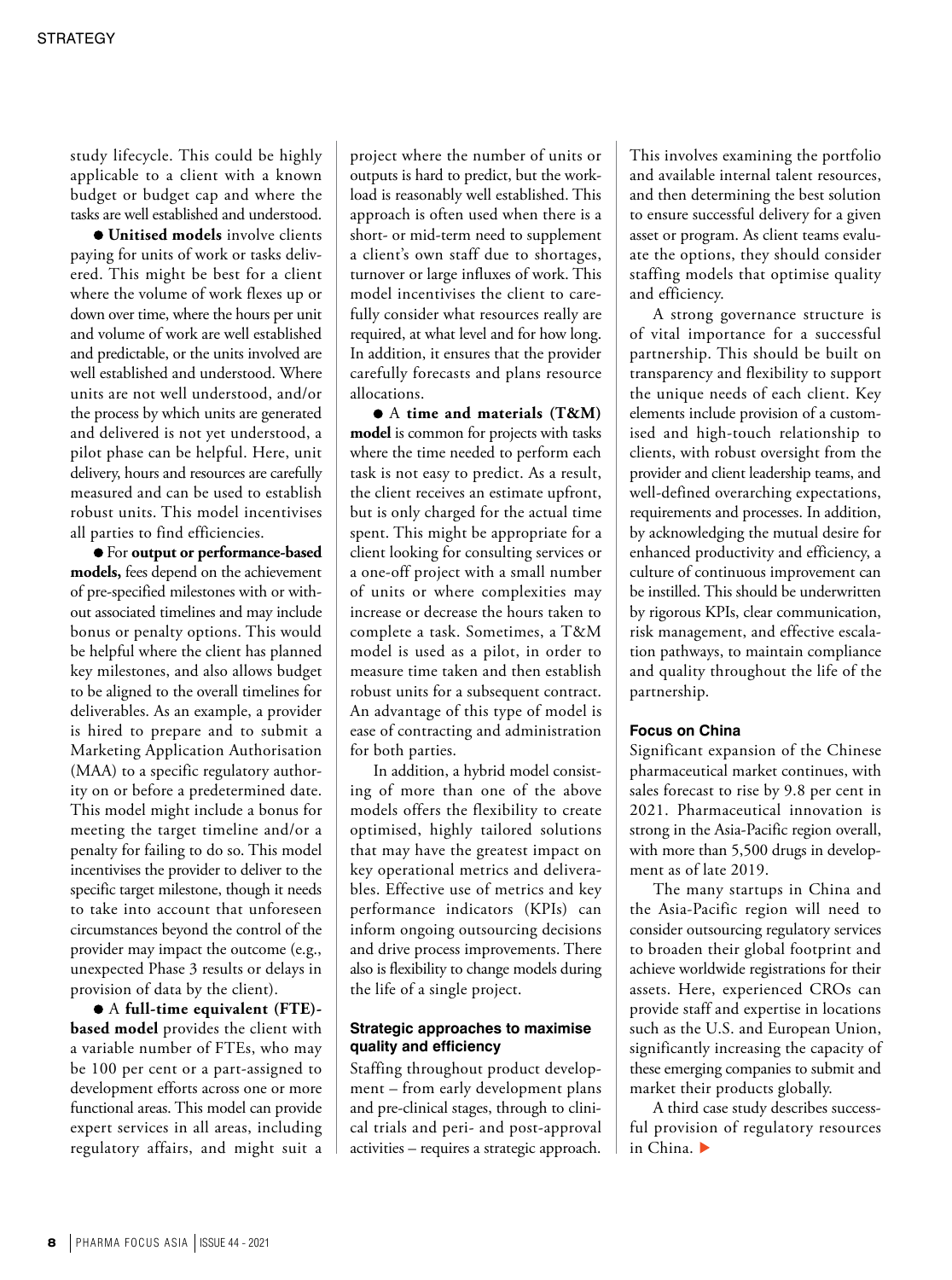## **Case studies of various FSP models**

The following three case studies provide real examples of the different types of FSP models in action.

## **FSP Case Study 1**

Proven Partnership: Lifecycle Management and Post-Approval License Maintenance Model type: Unit-based, maturing to FTE-based after six years

## **Background**

- Partnership has been in place since 2013.
- Over 48,700 lifecycle management (LCM) submissions were delivered for 54 products in 165 countries by the end of Q1 2021.
- Managed through established processes, KPIs and training.

## **Solution**

- Dedicated individuals lead portfolio management and planning/delivery of regulatory submissions.
- Flexibility, quality and predictable cost helps smooth peaks and troughs in work volumes.
- Established KPIs are monitored, with timely intervention and resolution if there are deviations.

## **Benefits**

- Partnership provided cost savings of approximately 25 per cent to the client over eight years.
- Cost per unit was reduced by up to 60 per cent in the first five years of the partnership.
- Quality of delivery is guaranteed through effective monitoring and oversight.
- Flexible model transitioned from unitised to FTE as the project evolved.

# **FSP Case Study 2**

Exceeding a Client's Corporate Goals: Faster Successful Delivery of U.S. and EU Marketing Applications

Model type: Mixed (with some FTE staff and initial SME T&M tasks that transitioned to unitised tasks)

## **Background**

- A PPD client needed support for marketing submissions to the U.S. and EU (centralised procedure) for three development programs.
- The client required strategic input, subject matter expert (SME) authoring and review, quality review, document publishing, and post-submission support.

## **Solution**

- An FTE-based project management office set strategy, resolved issues and applied efficiencies.
- Compound-level workstreams were developed.
- FTE-based regulatory affairs leads and functional SMEs focused on deliverables, with dedicated resources for authoring, CMC, nonclinical and management roles.
- SME support was provided initially through a T&M model, which evolved into a unitized model.

## **Benefits**

- High-quality EU MAAs were filed within nine months of project initiation, compared with a typical 12-month timeline. The client exceeded its corporate goals for launch.
- Services were later expanded to support additional markets and tasks.